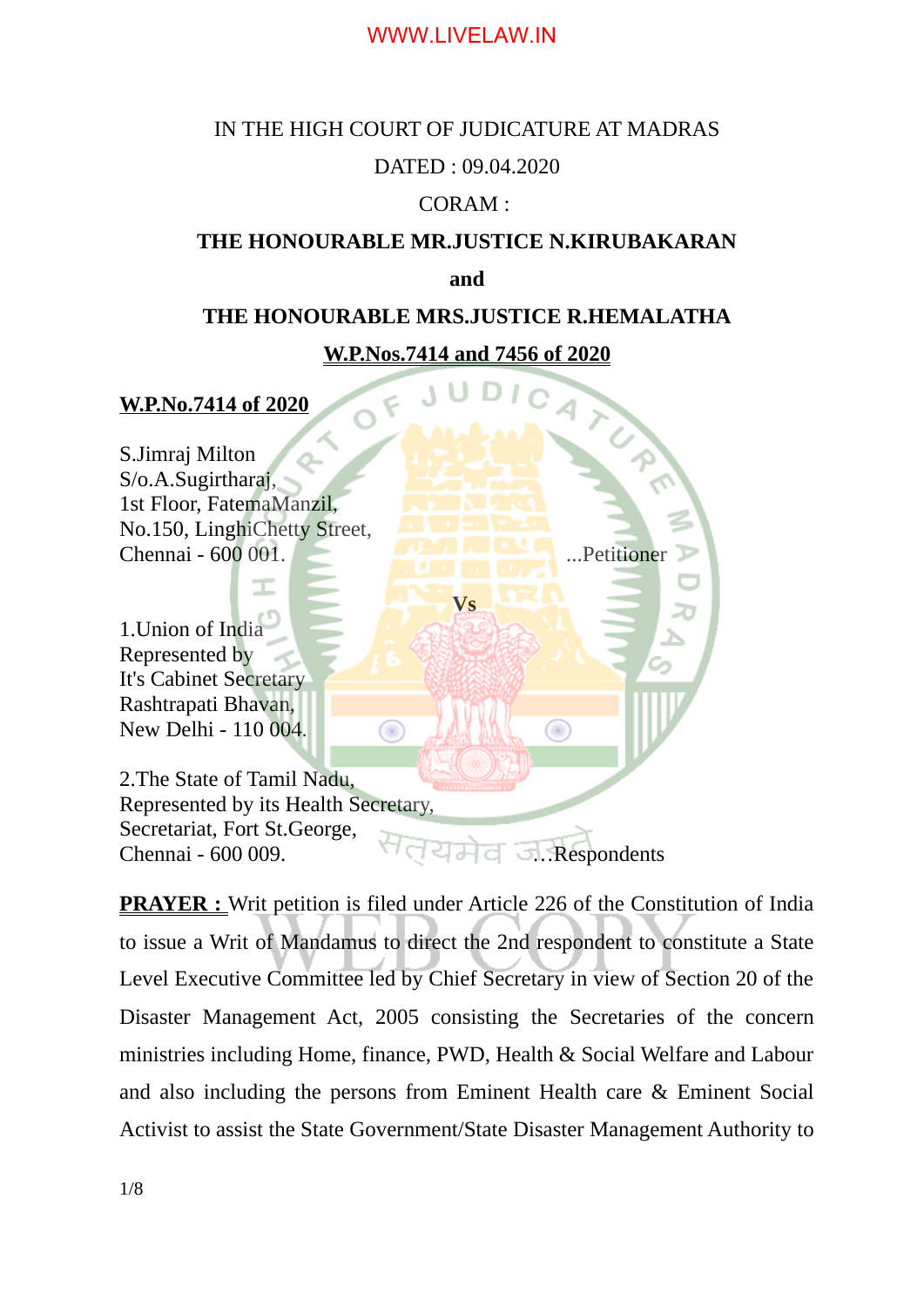perform its functions to prevent & control the COVID-19 based on the guidelines framed by National Centre for Disease Control and constitute a District level Disaster Management Committee under Section 25 of the Disaster Management Act, 2005 including the persons from Health care expert & Eminent Social Activist and all other required local level Committees including the volunteers to perform its functions to prevent and control the COVID -19 and direct the 2nd respondent notify and approve the 'COVID-19' isolated wards both in Government and Private Hospitals in all districts along with sufficient beds and necessary testing labs wih complete free of costs for treatment and testing and handling all suspected persons who arrived from foreign country 01.03.2020 onwards, keep them into special quarantine camps which may be re-designate the **schools and college** hostels and Marriage and Community Halls as temporary isolation wards or hospitals / quarantines and give proper and regular follow up treatment to fight endemic disease effectively and emergently and further provide personal protective equipments (PPE) especially for doctors, nurses and hospital staffs in COVID-19 wards as per the prescription of WHO and provide prescribed protective gears for them and also provide safety gears who were all working daily when the rest of the community is isolating themselves like scavengers, policemen, corporation, electricity and telecommunication staffs and all essential service employees and to quarantine a section among the workforce of essential service for future catastrophe of COVID-19. 3 COPY

| For Petitioner | :Mr.S.Parthasarathy                                                                                                                                  |
|----------------|------------------------------------------------------------------------------------------------------------------------------------------------------|
|                | For Respondents :Mr.P.H.Aravind Pandian<br><b>Additional Advocate General</b><br>Assisted by Mr.A.N.Thambidurai<br><b>Special Government Pleader</b> |

2/8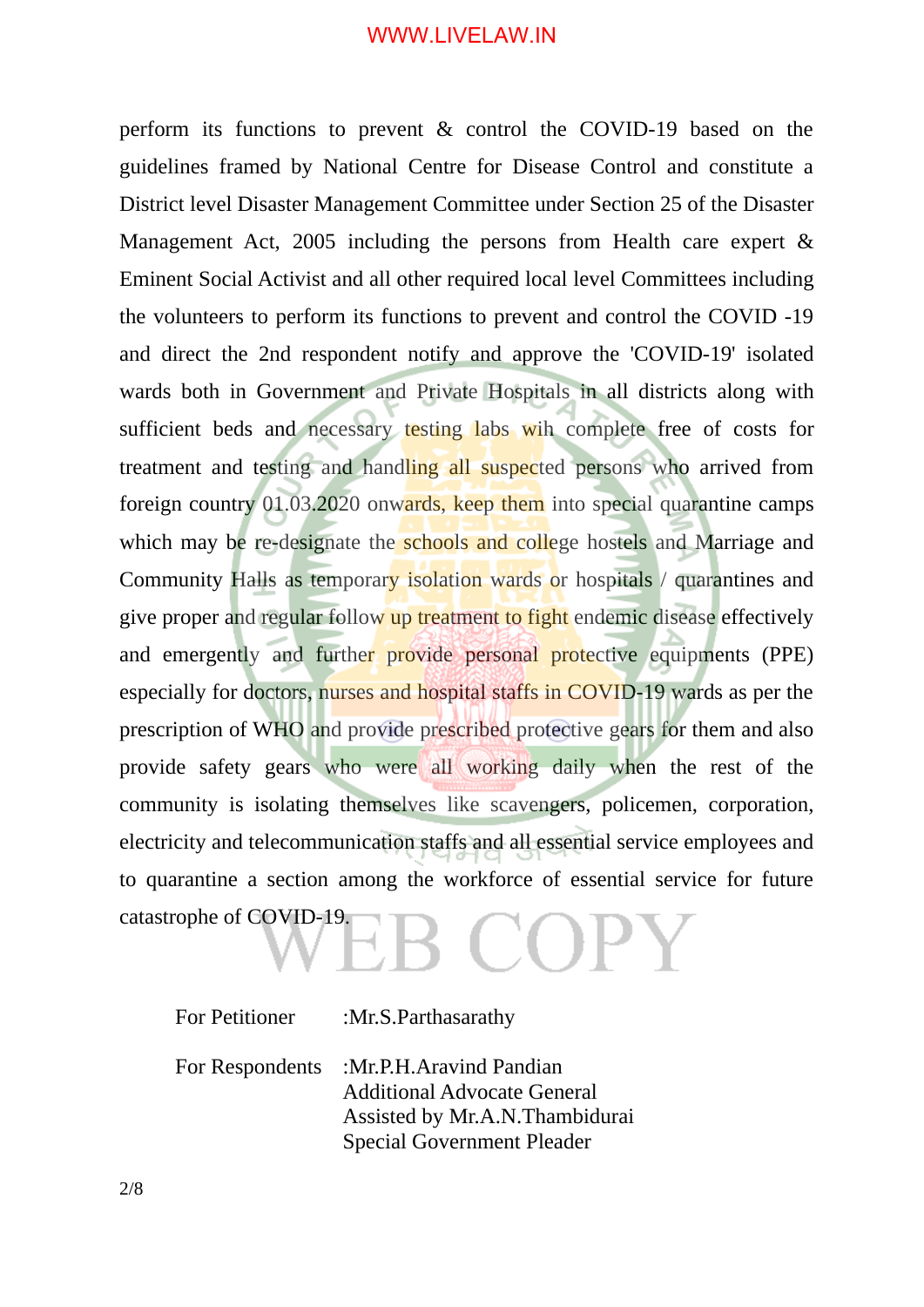and Mr.C.V.Shailendharan Government Advocate

#### **W.P.No.7456 of 2020**

S.Jimraj Milton S/o.A.Sugirtharaj, 1st Floor, Fatema Manzil, No.150, Linghi Chetty Street, 1st Floor, Fatema Manzu,<br>No.150, Linghi Chetty Street,<br>Chennai - 600 001. ....Petitioner

The State of Tamil Nadu Represented by its Health Secretary, Secretariat, Fort St.George, Chennai - 600 009. **Executed all and Solution Chennai - 600 009. Executed all and Solution Chennai - 600 009.** 

**PRAYER :** Writ petition is filed under Article 226 of the Constitution of India to issue a Writ of Certiorarified Mandamus to call for the records pertaining to G.O.M.S.No.174 dated 03.04.2020 passed by the respondent and quash, in so far as clause 4 of the same and further direct the respondent to provide and ensure medical assistance irrespective of all COVID-19 affected patients at free सतयमेव जयतै of cost.

**Vs** 

| For Petitioner | :Mr.S.Parthasarathy                                                                                                                                                                               |
|----------------|---------------------------------------------------------------------------------------------------------------------------------------------------------------------------------------------------|
| For Respondent | :Mr.P.H.Aravind Pandian<br><b>Additional Advocate General</b><br>Assisted by Mr.A.N.Thambidurai<br><b>Special Government Pleader</b><br>and<br>Mr.C.V.Shailendharan<br><b>Government Advocate</b> |

3/8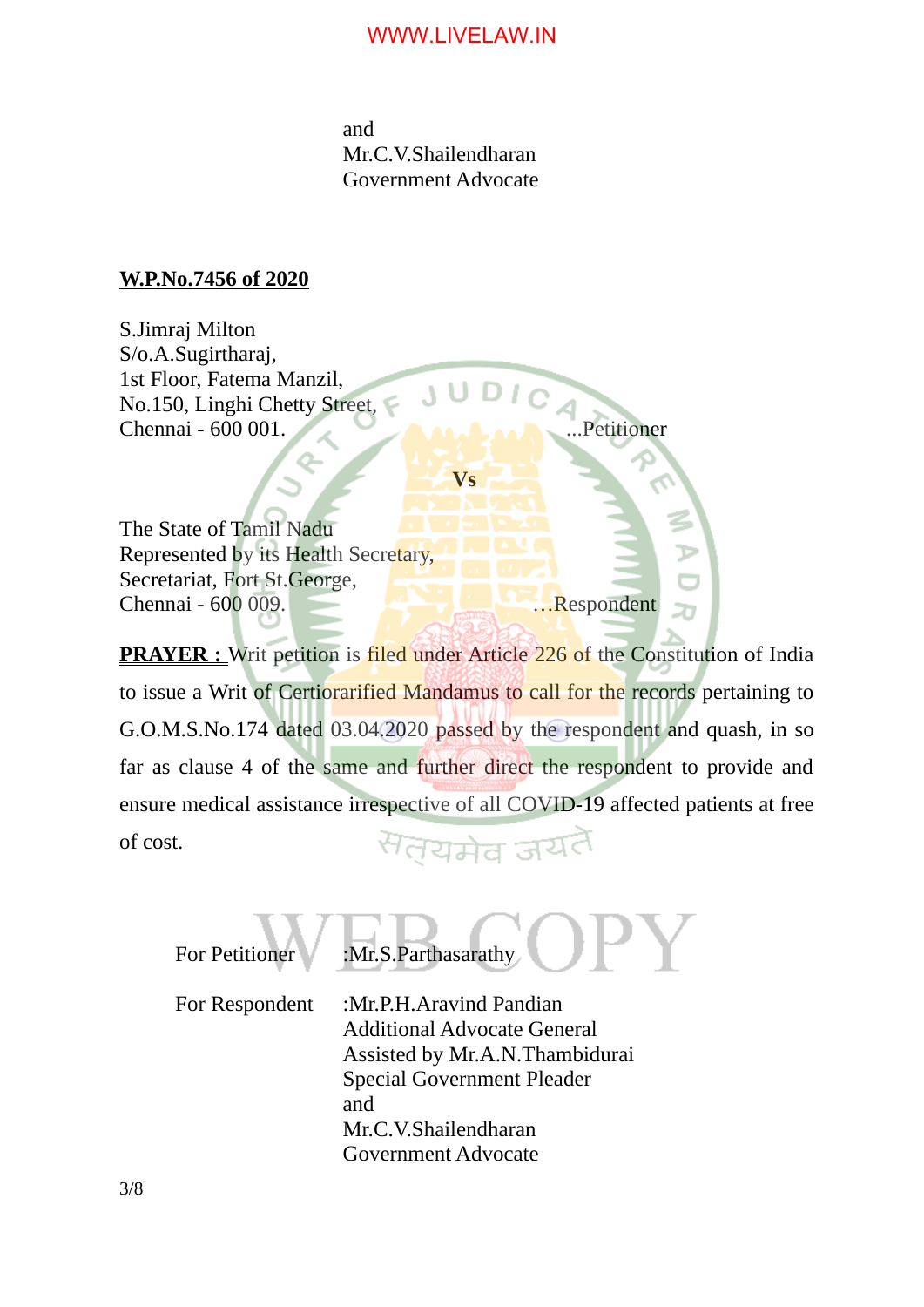#### **C O M M O N O R D E R**

(Order of the Court was delivered by **N.KIRUBAKARAN, J**) These Writ Petitions have been filed (i) to call for the records pertaining to G.O.M.S.No.174, dated 03.04.2020 passed by the respondent and quash the clause 4 of the same and direct the respondent to provide and ensure medical assistance irrespective of all COVID-19 affected patients at free of cost, (ii) to direct the 2nd respondent to constitute a State Level Executive Committee to assist the State Government/State Disaster Management Authority to perform its functions in preventing & controlling the COVID-19 and constitute a District level Disaster Management Committee to prevent and control the COVID -19 and direct the 2nd respondent notify and approve the 'COVID-19' isolated wards in Government & Private Hospitals wih free of costs for treatment and testing and handling all suspected persons who arrived from foreign country 01.03.2020 onwards, keep them into special quarantine camps and further provide personal protective equipments (PPE) especially for doctors, nurses and hospital staffs in COVID-19 wards as per the prescription of WHO and to quarantine a section among the workforce of essential services for future catastrophe of COVID-19.

2.It is stated by Mr.S.Parthasarathy, learned counsel appearing on behalf of the petitioner that the people living in areas like Korukupet, Vyasarpadi, 4/8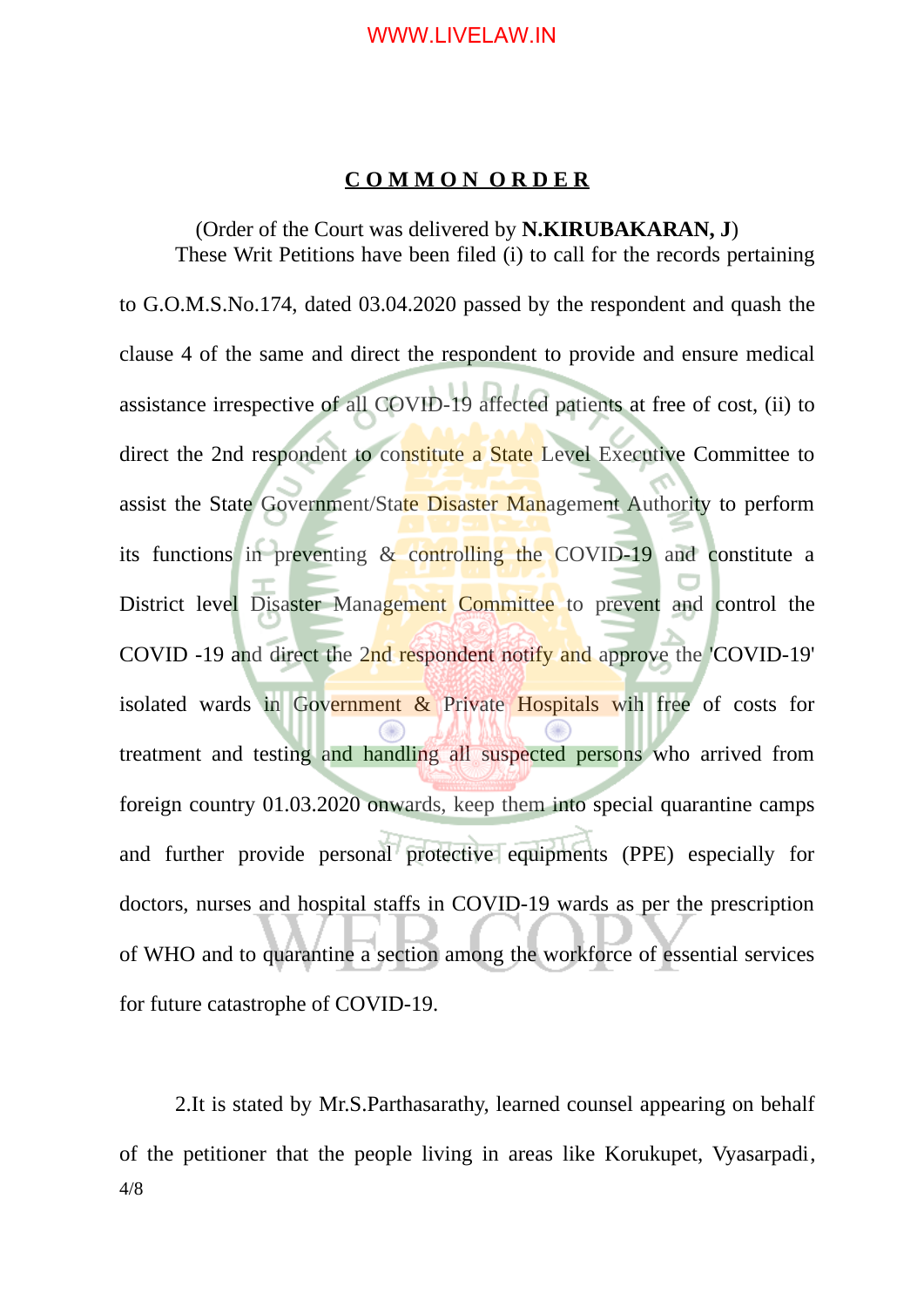Puliyanthoppu and Ambattur are not having sufficient food and migrant labourers are also locked up in those areas. Secondly, he would point out that as per the announcement made by the Hon'ble Chief Minister under Rule 110, on the floor of the Assembly on 24.03.2020, as per the requirements, Community Kitchens would be opened by the Chennai Corporation. However, so far no Community Kitchen has been opened. If Community Kitchens are opened, it would help people in those areas. He pointed out that sufficient number of Masks and Personal Protective Equipments (PPE) are not available and therefore, that has to be taken care of by the Government.

3.Mr.Aravind Pandian, learned Additional Advocate General appearing on behalf of the respondents would submit that there are about 37,648 number of Personal Protective Equipments (PPE), 1,17,000 number of N-95 Masks and 7,75,106 number of three layered masks. As far as testing kits are concerned, 14,000 number of testing kits are available as on date. He would submit that the supply is regularly coming and the numbers are increasing. With regard to the non-supply of food in those areas mentioned by the learned counsel for the petitioner, the learned Additional Advocate General would submit that as per the Policy of the Government, Rs.1,000/- has been given to the ration card holders and free ration materials and groceries are also provided. Therefore, nobody is suffering for want of food. In any event, he would submit that he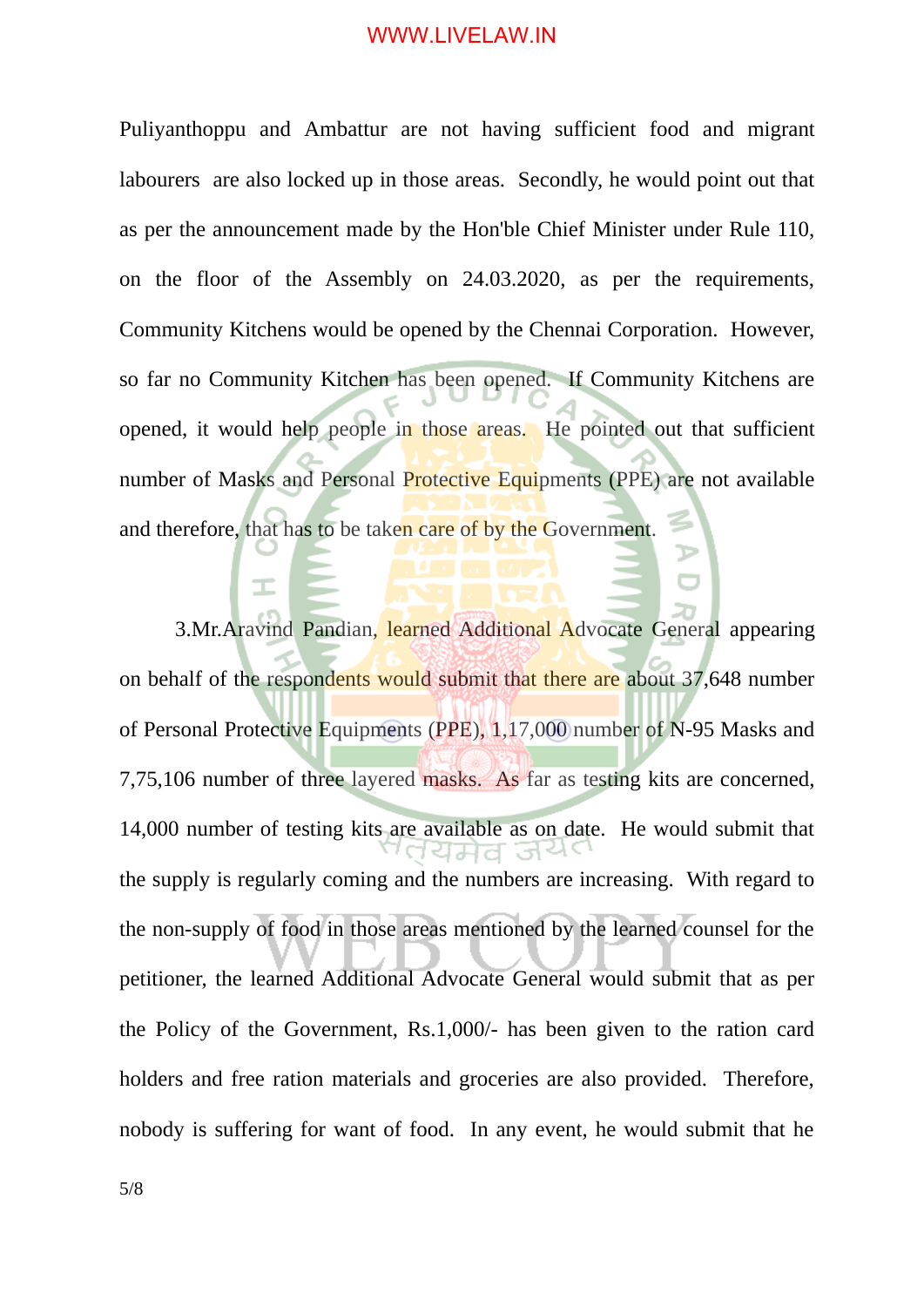would inform the Authorities and verify the same and inform this Court in the next hearing.

4.With regard to the volunteers who are coming forward to help the Administration in these days of crisis, the learned counsel for the petitioner would submit that though about 45,000 persons including 100 Doctors and 3500 Para Medical Staffs have registered for voluntary service, their services are not being utilized.

5. However, learned Additional Advocate General would submit that in case of necessity for utilizing their services, the Administration is always willing to do that and in this regard also, he will verify and inform this Court in the next hearing.

6.Details regarding availability of Masks and other protective materials have been given by Mr.Aravind Pandian and the same is recorded. This Court is also concerned with the health condition of the Doctors, Health Workers, Sanitary Workers and the Policemen as they are the forefront warriors in the fight against the Corona Virus. Therefore, they should be given break sufficiently, which according to the learned Additional Advocate General is being given. They should also be safeguarded against the viral attack and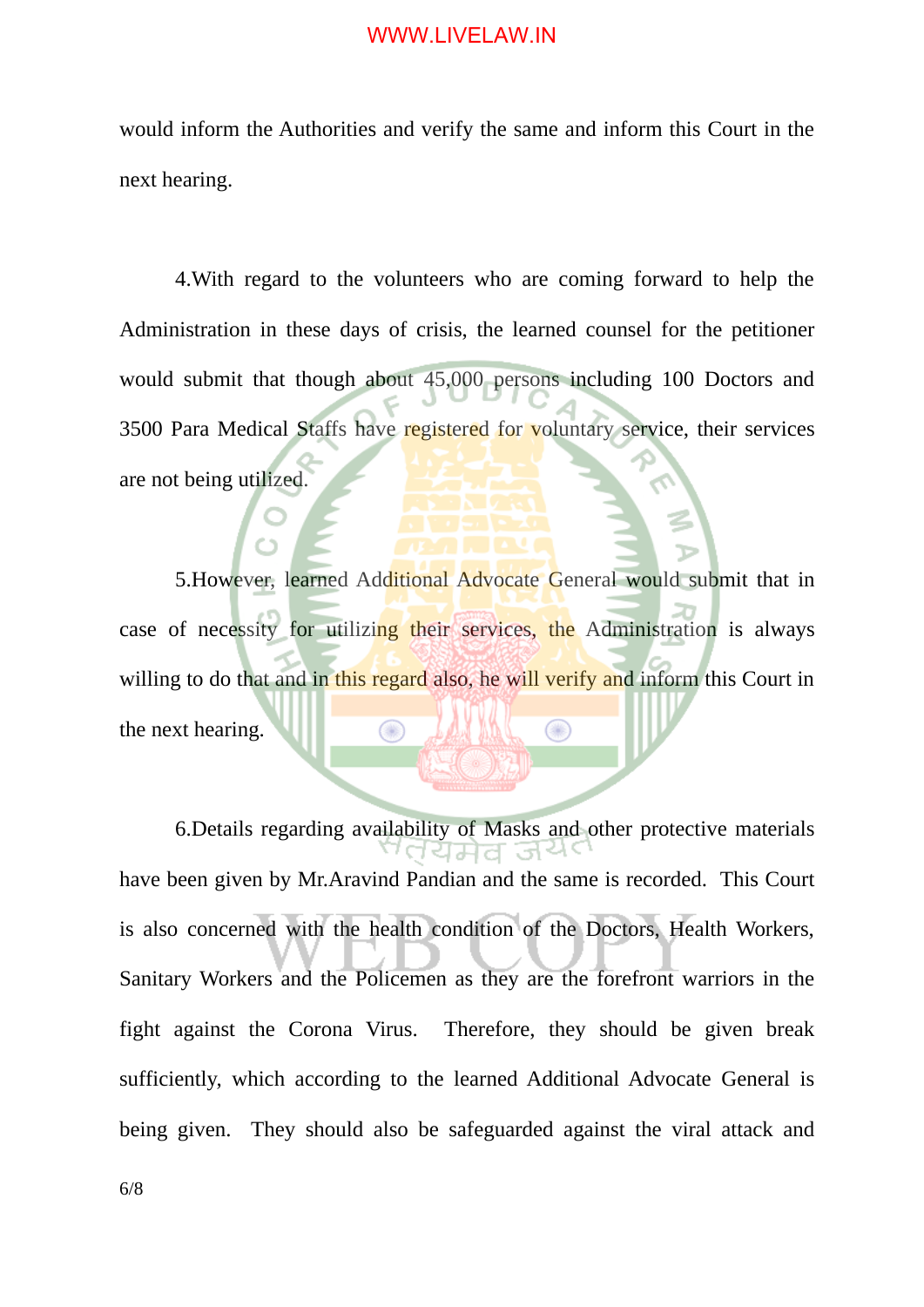therefore, they should be subjected to regular testing by the Authorities. This Court hails and appreciates the round the clock service rendered by Doctors, Health Workers, Sanitary workers and Policemen in the fight against dangerous pandemic which is threatening the entire humanity. This Court hopes and expects that respective Governments would appreciate their services by proper increase in their salaries. This Court is of the firm opinion that Doctors, Health workers and Policemen are doing service day and night throughout the years and their salary is not in commensurate with their work. Their work and services are essential for maintaining good health and law and order in the society.

7. Call the matters after two weeks.

**(NKKJ) (RHJ) 09.04.2020** 

*mbi*

3 COP

Œ